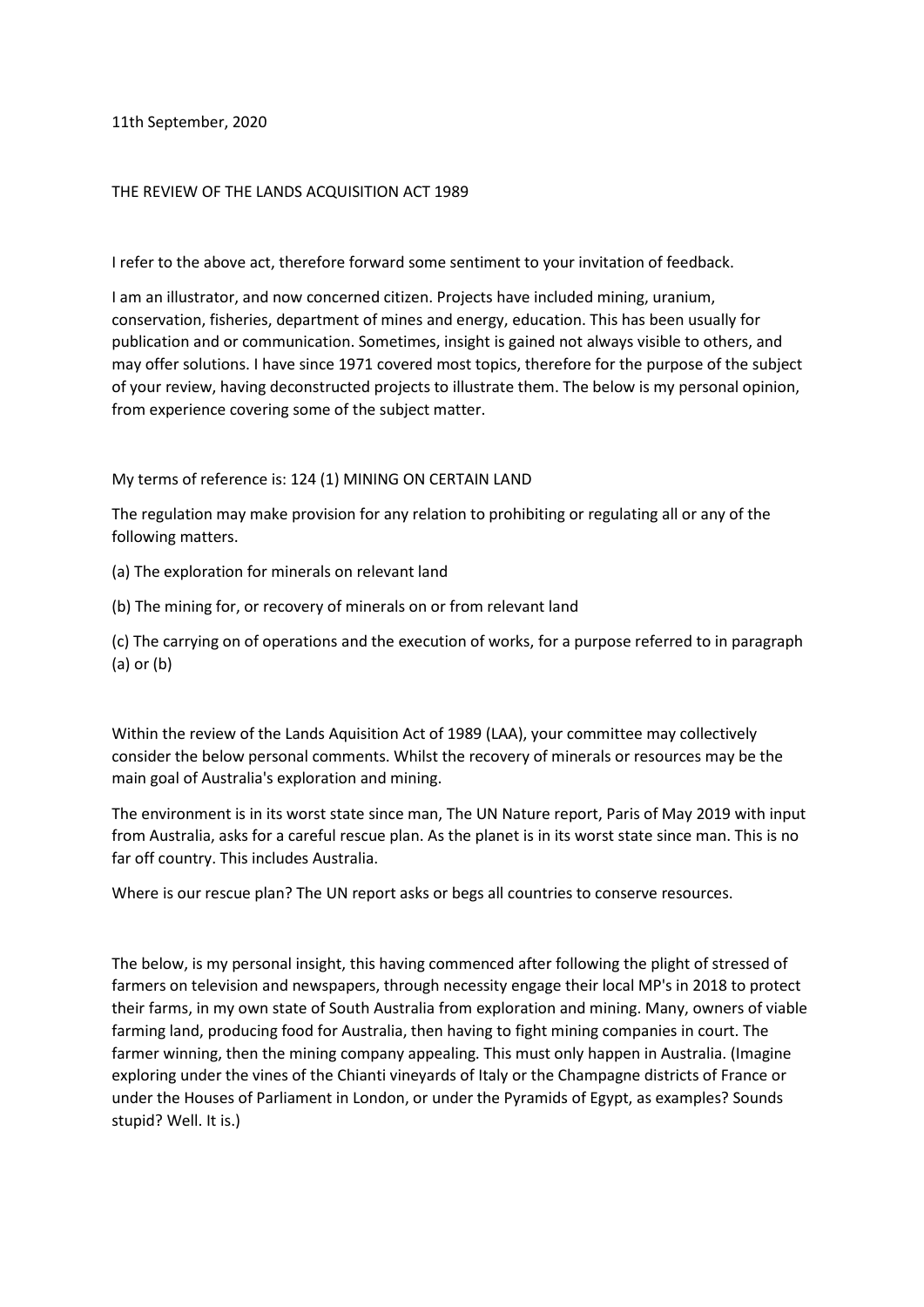There is something wrong here. Why are Australian government bodies handing out licenses to prospect and mine on or under these valuable family farming properties, zones and others? There is little agriculture land in Australia. Surely any ore can be left in the ground.Otherwise everything will be dug up inclusive of roads, churches, towns in the search for minerals. Where does this stop? Would you eat food produced on a reclaimed mine site, that was previously a farm? Or a farm next to one.

On another mining topic, Nuclear waste dumps are just reverse uranium mines, requiring all the approvals of a new mine in my view. I have with others watched the long process of having to locate a site for Australia's nuclear waste inclusive of legacy waste from Australia's uranium ore customers. Australia has had more than 40 years to do this, or have a solution. This site procured in my view by ambush, bait and exclusion or our indigenous people of the zone. These are not just my words. I am just an outsider looking in. Australia has a moral duty to have a secure solution to this waste. Or not export further uranium ore or approve further mines. Our country should also consider and know what IS PRODUCED from our exported uranium ore? Australia should be responsible for letting this stuff loose onto the world. At what point do we stop exporting uranium and approving new mines? This stuff in the wrong hands or country. Can be dangerous.

## SOME ZONES SHOULD BE EXEMPT

FROM EXPLORATION AND MINING. FULL STOP

# These should be zones of:

## (1) INDIGENOUS AND FIRST AUSTRALIAN LANDS OF CULTURE, SITES AND HISTORY

The destruction of TheJuukan Caves, Western Australia is a current example of where mining approval has gone wrong, and no one is worried about the embarrassment and damage to Australia's reputation. For a small amount of iron ore.

## What is a reputation worth one asks?

Make these zones places of interest and employment for indigenous tourism, as have other countries. We have something great in Australia - the oldest living culture. Why destroy it, by legislation? It is Australian law, that is allowing this destruction. Why blame a mining company, afterwards.

## (2) ZONES OF VIABLE FARMING LAND, VITICULTURE AND AGRICULTURE - or food production

Why destroy viable Australian farming land for short term mines, rendering this land toxic? Would anyone want to eat or export this produce anyway? Why allow good farming land to be used as a nuclear waste bin? Or even consider this. Or ask a farmer to give or volunteer his land. Think of what this will do to adjoining farming land. The future of our children is at stake here. Would they want to farm or live close to a nuclear waste zone. Young people are more educated in the subject of environment and responsibility, than most adults. And it is the adults that make the decisions. Some are poorly considered. I have yet to see one Australian mining or joint venture company, put their hands up to responsibly volunteer their short term uranium mine (copper, and other metals as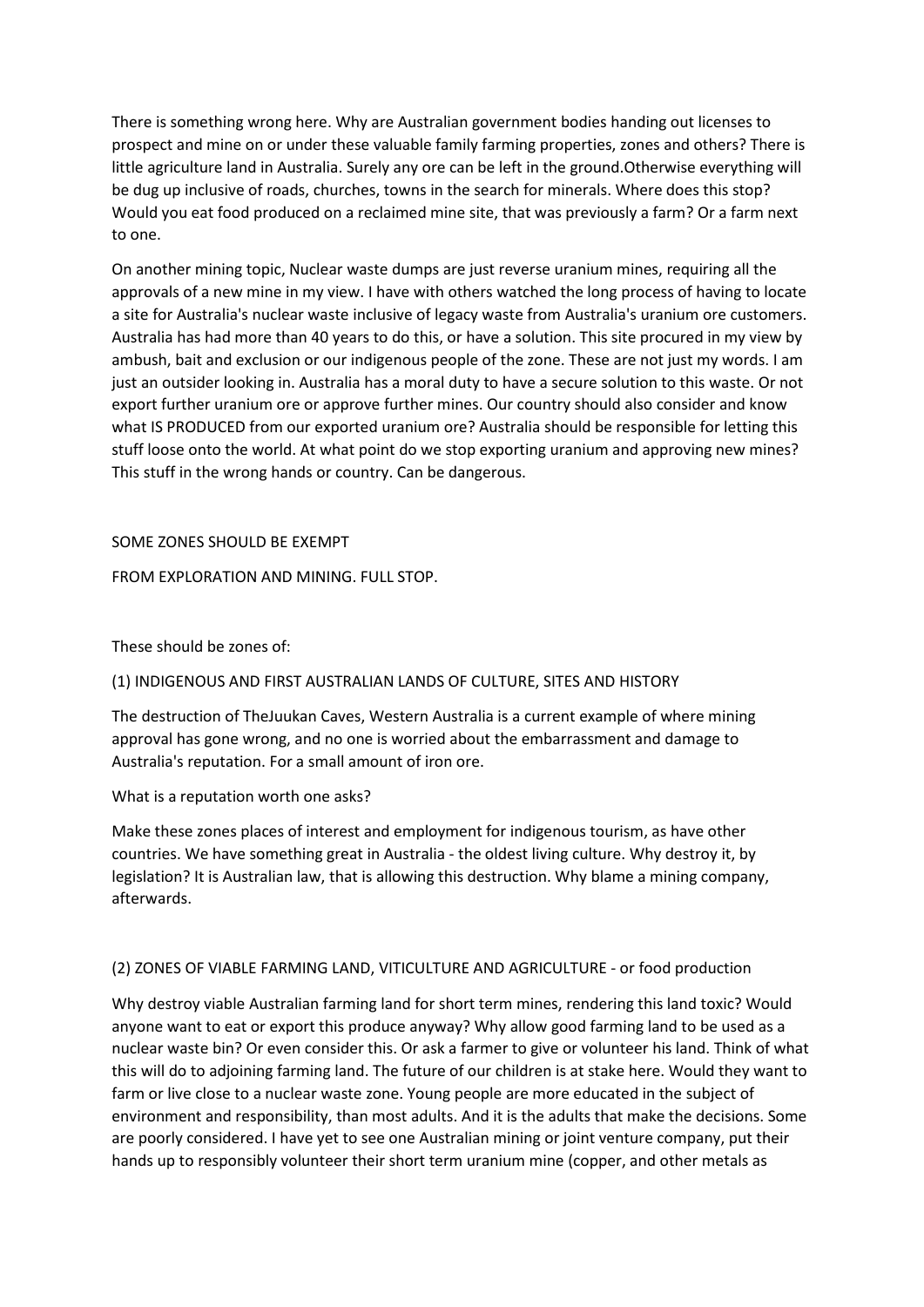bonus) or offer help Australia's nuclear waste disposal dilemma, having benefited from it. After all, they export nuclear waste.

Mines haves short lifespans in years, depending and calculated on water, evaporation and tailing dam capacity. Average 20-30 years. If there is 100 years of uranium, how big would this void be, and is it really possible to mine? I would be concerned of a Tailings Dam bursting !!! A good possibility..

All questions should be answered before approval of any mine. And uranium mines should not be approved without within their design, capacity to store and bury nuclear waste. We want to dispose of it, not build monuments to it.

The Lifespan, Those Affected, And the Rehabilitation of the mine site should be mandatory as part of the initial or any amended Environmental Impact Statement in my view. A holistic approach, with all or most of the answers, first.

# (3) ENDANGERED ENVIRONMENT AND WATERWAYS CONTAINING ENDANGERED FLORA AND FAUNA

.

Surely by 2020 we know where our endangered species are. And we do not need mining companies to tell us they have found some of these species. The recent Black-Throated Finch in Queensland is a prime example. Currently Australia is becoming an embarrassment to the world. Do we really need to remove all resources, when we are asked to save our environment. (Perhaps,remove the lot. Give mining companies, and overseas all our terrain to ship off, burn and build more nuclear weapons.) No environment means no oxygen, as this is the product of plants. No one appears to rehabilitate after mining, and no one appears to care. There are no cradle to grave plans, inclusive of rehabilitation. Imagine the amount of terrain removed during long term mining? It may not matter because, YOU MAY NOT BE HERE TO SEE IT.!!

SUMMERY: In the future, Australia may not need many new mines. Through careful recycling, our needs could be met. Mining companies could morph into recyclers of their product, having had it returned. A cradle to grave sustainable operation. Perhaps nuclear waste could be recycled and made into new products for medical purposes. We would not need to approve more uranium mines. Does anyone ask, what do our uranium customers really make with our uranium? Do we really want our uranium to fuel nuclear warheads. And why are these being built, for what purpose, using who's uranium? Why do we need to export more, for 'who' to stockpile, for what. This is a good time to take stock, and ask these questions. New recycling, responsible industries could eventuate. And fewer destructive mines approved. Coal mines could be rehabilitated with plastic waste, broken down. We would just argue that we are just placing it back into the place of where it came as a derivative of co al and oil. Other plastics can be recycled over and over. Nuclear waste needs to go back into the hole of where it came, with like rocks, whilst rehabilitating uranium mines in Australia. Starting in South Australia. Otherwise, Australia should stop approving more uranium mines until they have a solution to legacy waste.

People are still waiting for answers. These should have been placed onto the public arena, before looking for a site or solution to nuclear waste. People should know what they are voting for! Have all the questions been answered?

Even the stupid ones. Where the roads go, the transport, the safety, the design? The cost. And who or how it will be paid for?